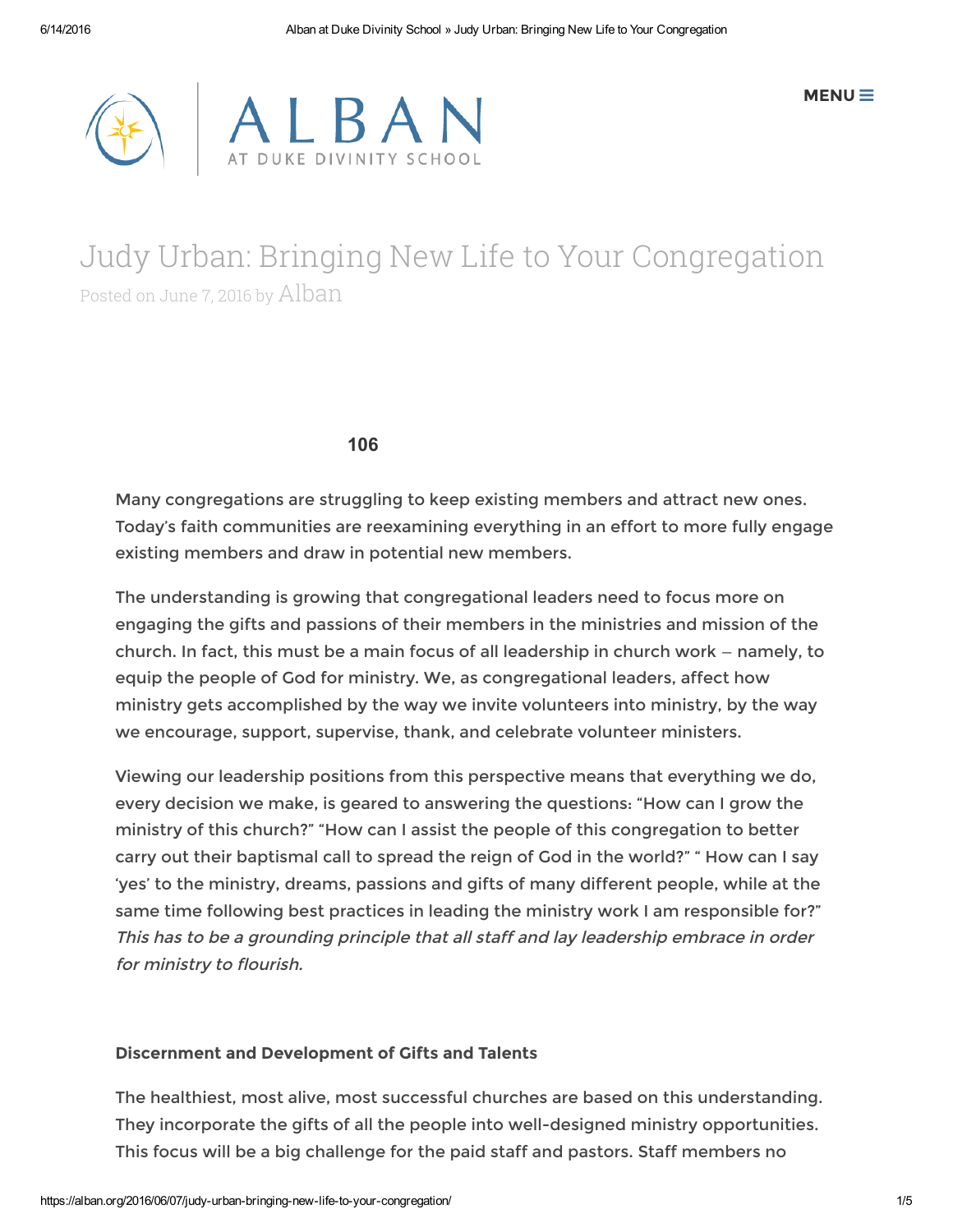#### 6/14/2016 Alban at Duke Divinity School » Judy Urban: Bringing New Life to Your Congregation

longer can be seen to be the only "doers" of ministry. An equally important role for them is to be equippers of the people for effective ministry.

This starts by creating ways to assist people in identifying their gifts for ministry. Not everyone knows or believes that they are gifted. Not everyone can identify their gifts. A theology of gifts must be woven into the fabric of the parish, into its very culture, to instill in all the members an awareness of the fact that they have been gifted by God, and, through baptism, all of us have been called to use our gifts to bring about the reign of God in the world. Even those who have a good understanding of their own gifts may have difficulty figuring out what are appropriate matches for their gifts with the ministry opportunities available. Processes for assisting people to identify and match their gifts need be put in place. These include such things as:

- **qift discovery classes:**
- gift inventories and gifts data banks;
- personal interviews with trained staff and volunteer ministers that assist individuals to identify their gifts, and then match them with available ministry opportunities;
- excellent position descriptions for all ministry opportunities available;
- ongoing communication efforts to inform about and highlight the gifts helpful for particular ministries; and
- examples (story telling, bulletin boards, videos, witness talks, weekly email newsletters) of ministers – lay and ordained — using their gifts to make a difference in the people's lives, in the life of the church, and in the broader community.

# Building a System

Assisting people to identify their gifts is important and one of many components of a comprehensive system designed to support the ministry of the people. Other components include planning, designing ministry opportunities, recruiting into ministry, interviewing, matching, training, supervising, supporting, evaluating, managing data, and managing risk. Building on a theological foundation, I call this system Shared Ministry. It is ministry because it is service performed under the auspices of a faith-based community. It is shared because all members of that community are called to contribute their unique set of gifts and available time to the work of furthering the reign of God. Each person has a part to play. According to their respective roles and gifts, pastors, paid staff members, and unpaid volunteer ministers collaborate in this important work.

Building such a system is about changing the culture of a faith body. It requires commitment, continual attention, and patience. Early in the process, the community needs to realize that they require a person whose focus will provide that commitment and attention. Changes this broad and deep do not happen by accident. The community must plan for and commit resources to bringing it about.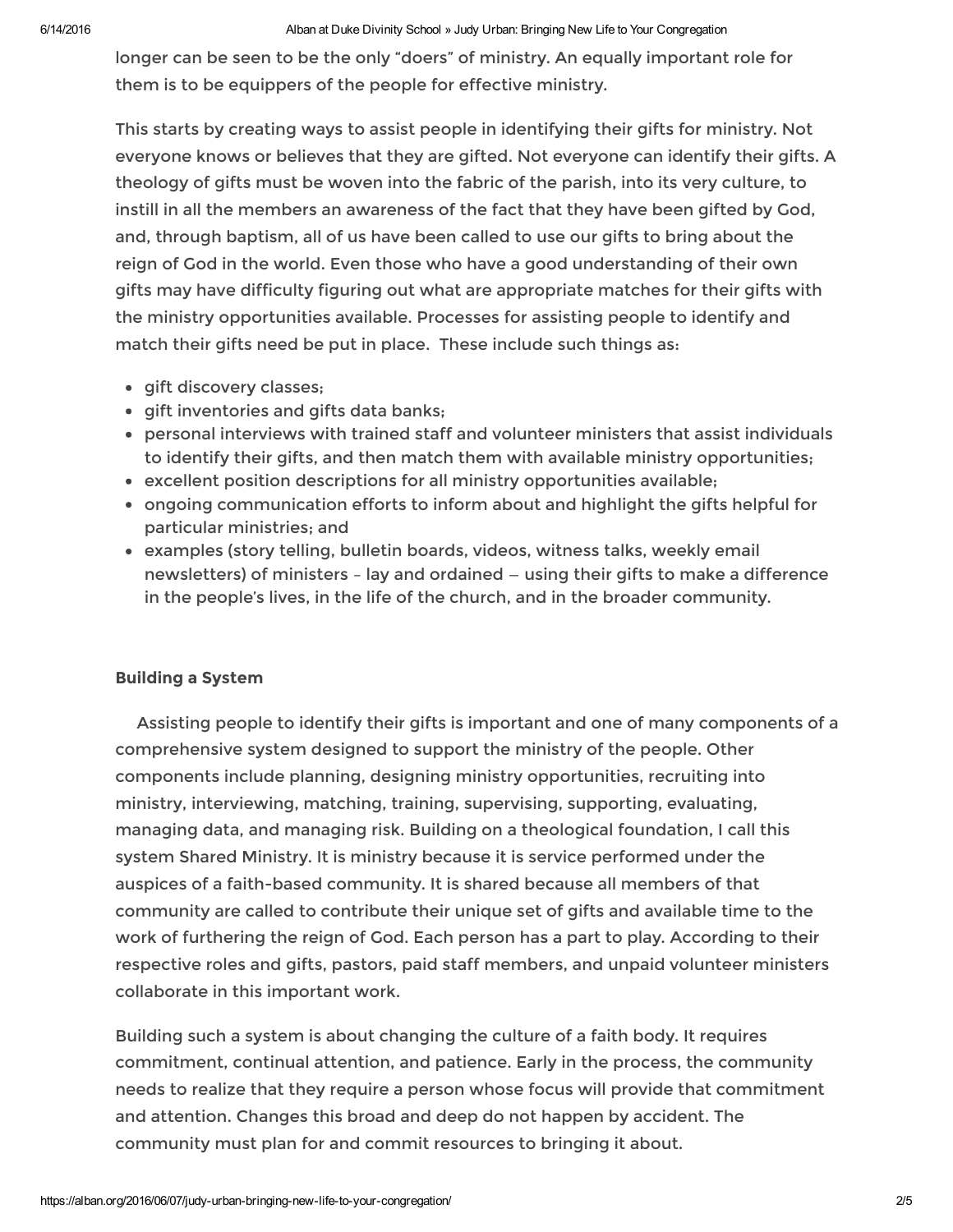#### 6/14/2016 Alban at Duke Divinity School » Judy Urban: Bringing New Life to Your Congregation

The rewards are many. The community comes alive with many more people engaging in the ministries of the church. Because people are serving out of their gifts and interests, they experience joy, in addition to interesting challenges. Excellent training and support contribute to a successful experience. People feel that their gifts are appreciated and meaningful. The more people feel an integral part of their faith community, the more likely that their financial contributions will increase as well. Most importantly, participating in ministry gives people the opportunity to grow in their relationship with God and with the faith community.

Here are some questions to ask in determining if a shared ministry system would be valuable to your congregation:

- 1. Are only a very small number of people working as volunteers in the ministries of your congregation?
- 2. Are you losing members and having difficulty getting new people to join?
- 3. Are there few, if any, position descriptions for each of the volunteer ministries in your church?
- 4. Are the pastor, paid staff members and lay leaders willing to share power and support a more collaborative model of leadership?
- 5. Is there a lack of uniform screening processes for all those involved in ministry to children and vulnerable adults?
- 6. Are volunteer ministries operating in silos, each as entities unto themselves, with no understanding of being part of a larger whole?

Judy Urban is an experienced practitioner and national consultant to churches on building effective systems for calling forth and utilizing the gifts of all the people in the ministry and mission of the church. Her book New Life [through](https://rowman.com/ISBN/9781566994354/New-Life-through-Shared-Ministry-Moving-from-Volunteering-to-Mission) Shared Ministry is available from Rowman & Littlefield Publishers, and on line.

106

TOPICS: [FEATURED](https://alban.org/category/featured-posts/) POSTS, [LEADERSHIP](https://alban.org/category/leadership/), [VOCATION](https://alban.org/category/vocation/)

# More on this topic

### Andrew Kort: Yoked — We are in this [together](https://alban.org/2015/07/29/andrew-kort-yoked-we-are-in-this-together/)

Being yoked to another person and congregations being yoked in ministry to other congregations is essential for flourishing ministry, writes the co-au...

### R. Mark King: How to Define [Church](https://alban.org/2015/10/08/r-mark-king-the-church-ethos-process/) Ethos

Ethos is reality. Naming and claiming it is the first step to navigate out of the storm and sail into a thrilling adventure, says executive minister R...